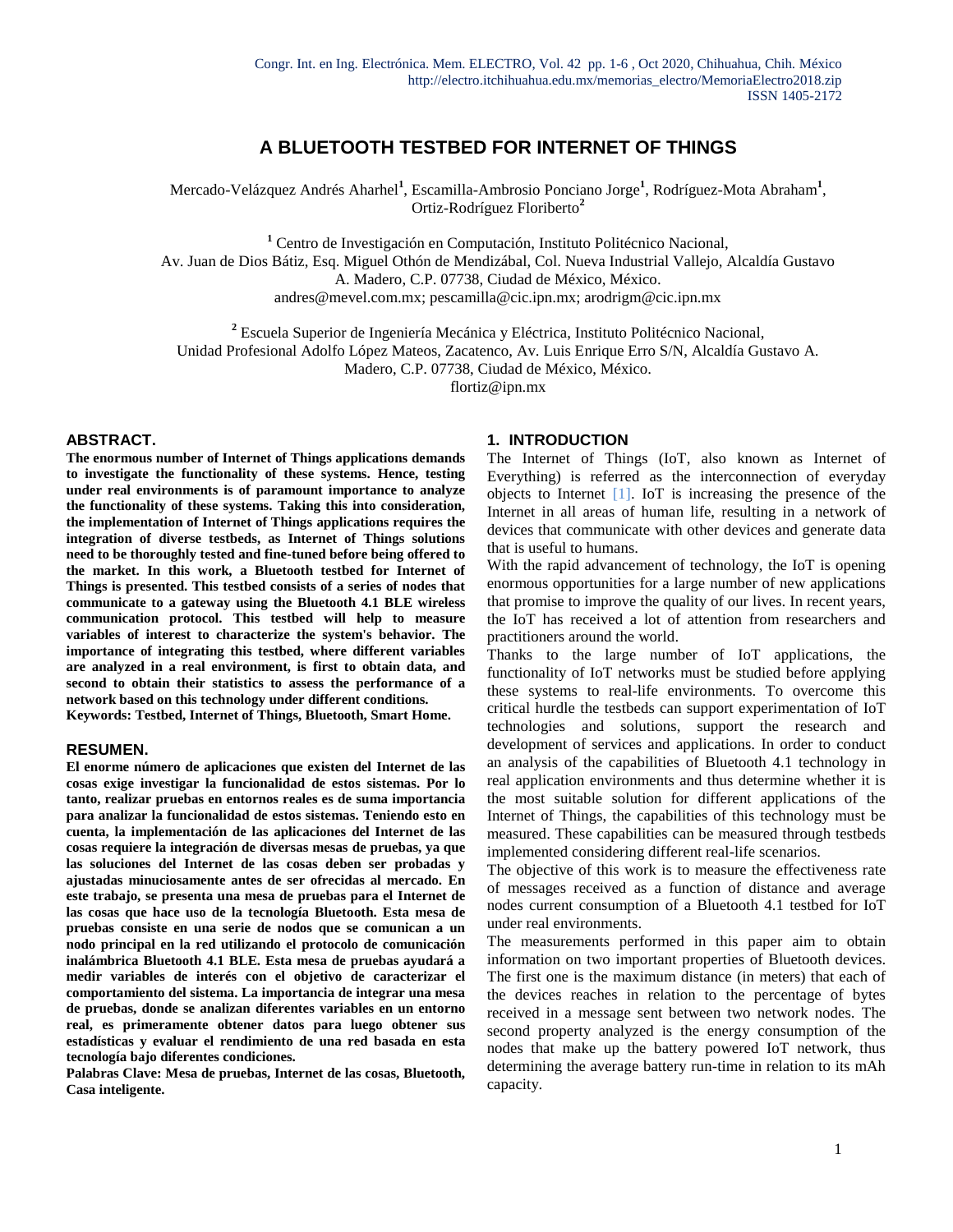Some experiments performed with a Bluetooth testbed for IoT are presented in this paper. In addition, some general observations are given as well as some real-world tests.

The importance of creating testbeds where different variables are analyzed in a real environment is to obtain data which characterizes the behavior of a real network based on these technologies.

The proposed work aims to evaluate IoT solutions in realistic smart environments, by developing a functional IoT network that can be scaled to include different scenarios, diverse wireless technologies, and communications protocols.

Initially, this testbed is built to explore one research avenue in Internet of Things Cyber Security: Lightweight Moving Target Defence Strategies for IoT Cyber Security. This research is developed at the Cyber Security Laboratory, Centro de Investigación en Computación, Instituto Politécnico Nacional (CIC-IPN). However, the usefulness of this testbed is not limited for this research work, because the objective of this testbed is to be a scientific multi-user tool.

This works complements the previous work where a LoRa testbed was developed [5].

## **1.1. Bluetooth Low Energy.**

Bluetooth Low Energy (BLE) is a low-power, short-range wireless technology that was first specified by Bluetooth Special Interest Group (SIG) as part of Bluetooth 4.0 in 2010 [6]. Since then, BLE has become a basic technology of IoT. In fact, BLE is suitable for typical resource-constrained devices in IoT (for example, small battery-powered sensors and actuators). However, compared to other IoT technologies, BLE is also widespread in consumer electronics devices such as smartphones. This feature of BLE facilitates the interaction between users and surrounding BLE devices, because smartphones can naturally become user interfaces and/or gateways in IoT scenarios [7].

For simplicity, BLE was originally designed to enable only star topology networks. However, this feature would limit the applicability of BLE in critical IoT application domains where star topology networks cannot ensure coverage of all expected areas. For example, many related wireless technologies in the field of smart homes (such as ZigBee, Z-Wave, and Thread) all support mesh topologies. In addition, the mesh topology provides path diversity, which provides inherent robustness, which allows us to better cope with the damage of radio propagation, interference, and equipment failure [7].

Since the release of version 4.0, several revisions of the Bluetooth specification have been released, including enhancements in data rate, payload, power consumption, and security. Table 1 summarizes the main differences between these versions. Bluetooth 4.0 explicitly prohibits peripheral devices and other central devices from simultaneously participating in multiple connections (or taking on multiple roles). Version 4.1 and higher have fundamentally changed the role that each device can play when there are multiple connections. In other words, regardless of its link layer role, the device can run multiple link layer instances simultaneously without restriction [8].

| rapic 1. Comparison or Diactoom versions $\vert \theta \vert$ . |                      |               |                 |                         |  |  |  |
|-----------------------------------------------------------------|----------------------|---------------|-----------------|-------------------------|--|--|--|
| Version                                                         | 4.0                  | 4.1           | 4.2             | 5.0 and 5.1             |  |  |  |
| Multi-roles                                                     | No.                  | Yes           |                 |                         |  |  |  |
| PDU                                                             | Up to $31$           |               | Up to 255 bytes |                         |  |  |  |
| payload                                                         | bytes                |               |                 |                         |  |  |  |
| LE secure                                                       | N <sub>0</sub>       |               | Yes             |                         |  |  |  |
| IoT support                                                     | Limited              |               | Medium          | High                    |  |  |  |
| Advertising                                                     | 3 Channels           |               |                 | 3 Primary Ch. 37        |  |  |  |
| channels                                                        |                      |               |                 | Secondary Ch            |  |  |  |
| Data rate                                                       | 1 Mbps               |               |                 | 2 Mbps                  |  |  |  |
| Effective                                                       | 50 m (Line of Sight) |               |                 | 200 m (Line of Sight)   |  |  |  |
| range                                                           |                      | 10 m (Indoor) |                 | $40 \text{ m}$ (Indoor) |  |  |  |
| Battery life                                                    | Shorter              |               |                 | Longer                  |  |  |  |

Table 1. Comparison of Bluetooth versions [8].

## **2. RELATED AND PREVIOUS WORK**

Recently, a rapid increase in research has been observed in the different configurations and implementation of Bluetooth BLE testbeds in real application scenarios, as summarized in [2] where a research avenue in the area of Multi-vehicle Cooperative Driving is explored in the University of Gävle. Another testbed application is presented in [3], this research aims to obtain reliable drone-to-drone and drone-to-ground communications using Bluetooth technology. In [4] a design and implementation of a portable Smart Wireless Pedestrian Crossing Control System is presented; this work uses a Bluetooth testbed to validate in a real environment the developed system.

This work is a new branch of the LoRa testbed developed at CIC-IPN [5]. The objective of that work was to identify the kind of IoT applications for which LoRa technology is the most appropriate solution and to understand the capabilities of this technology in a real environment.

The previous research work focused on determining two important parameters of the LoRa communication protocol in two different scenarios. The first parameter was obtained from the implementation of the testbed for tracking vehicles in the Zacatenco IPN campus, this was the percentage of effectiveness of the messages received according to the distance. The second parameter obtained was the average power consumption of the network as a function of the number of nodes in the network and according to the type of activity that the network nodes perform (data sending, data reception, sleep mode), this parameter was measured in an IoT automatic irrigation system.

However, the present research work represents a new branch that aims to evaluate the Bluetooth BLE 4.1 technology in realistic intelligent environments under real-world conditions. In addition, it will allow the experimentation of more complex research paths, as well as diversifying the number of applicable scenarios.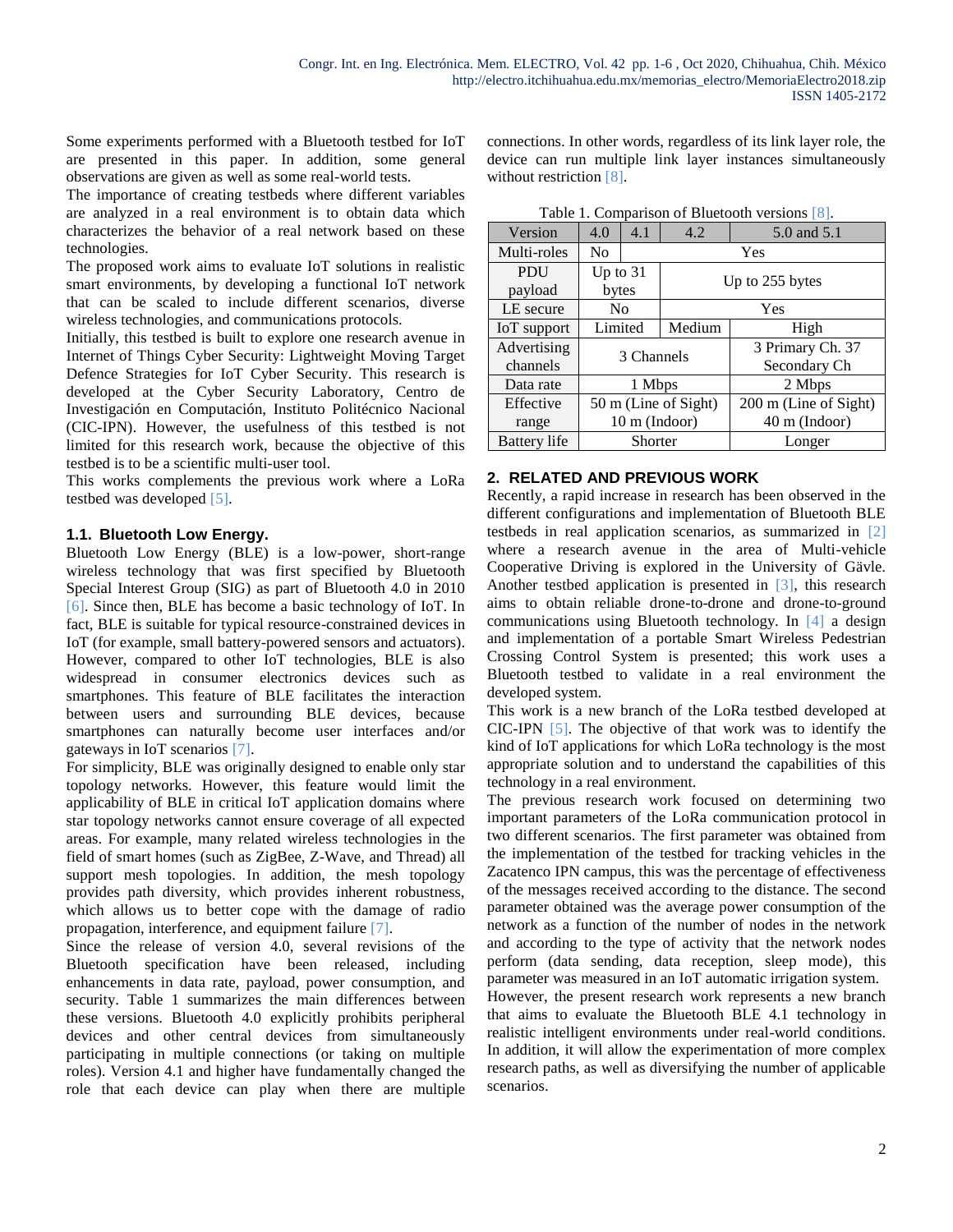

Figure 1. Bluetooth 4.1 BLE Testbed for Internet of Things.

## **3. BLUETOOTH 4.1 BLE TESTBED FEATURES**

### **3.1. Testbed architecture.**

In this work we present a Bluetooth 4.1 BLE testbed, which is initially presented in a star network topology, but with the ability to configure the characteristics of the network to different types of topologies depending on the application scenario. This network consists of a series of nodes that communicate to a gateway using Bluetooth 4.1 BLE technology. The nodes of this network send and receive information from the gateway, after that, the gateway communicates to a private web server in the cloud, where data can be viewed, processed, analyzed and stored.

Figure 1 shows the general configuration of the network and devices. The gateway (or multiple gateways depending on the network topology) sends and receives information from the cloud and this is responsible for being the bridge between nodes and the private web application from which the information of the nodes is viewed, processed, analyzed and stored, and also some actuators connected to the network are manipulated.

#### **3.2. Hardware.**

The nodes and the gateway of the testbed's local area IoT network are implemented with Raspberry Pi Zero W.

The Raspberry Pi (RPi) is a series of small single-board computers developed in the United Kingdom by the Raspberry Pi Foundation. The RPI is a single board where all the essential circuits of a computer are contained, such as the Central Processing Unit (CPU), the Graphics Processing Unit (GPU), and several input, output and processing circuits [9]. The availability of features such as the General-Purpose Input Output (GPIO) pins make the computer amenable to programming hardware, as well as driving electronic circuitry and collect data through various means. Additionally, the RPi is a low-cost computer that has the ability to interact with the outside world and has been used in a wide array of digital maker projects. The RPi cards are used in IoT projects and by researchers around the world. Since its launch in 2012, the RPi has been a popular tool for developing testbeds in various research projects.

For its small size and capabilities, the RPi Zero W is selected in this research in order to achieve the same behavior as the common IoT devices installed in smart houses. RPi Zero W is a small development board that uses the Broadcom BCM2835 SoC as the main processer and which consists of the ARM11 CPU operating at 1GHz, 512MB of DRAM, MicroSD card slot, Camera Serial Interface and 2.4GHz 802.11n wireless LAN and Bluetooth 4.1 BLE transceiver. This board runs the Raspbian Linux operating system based on Debian Stretch Linux.

### **4. APPLICATION SCENARIO**

### **4.1. A Lightweight Moving Target Defence Strategy for IoT Cyber Security.**

In order to evaluate and quantify the performance of an IoT network under real world conditions, the testbed was implemented in one application scenario. This scenario has been proposed in the context of cyber security in IoT.

Consequently, the testbed was implemented for the research work "A Lightweight Moving Target Defence Strategy for IoT Cyber Security".

As it was mentioned in the previous sections, "A Lightweight Moving Target Defence Strategy for IoT Cyber Security" is a research work that is being developed at the Cyber Security Laboratory of CIC-IPN. This work proposes the designing, implementation, and evaluation of a Lightweight Moving Target Defense (LMTD) strategy considering the IoT specific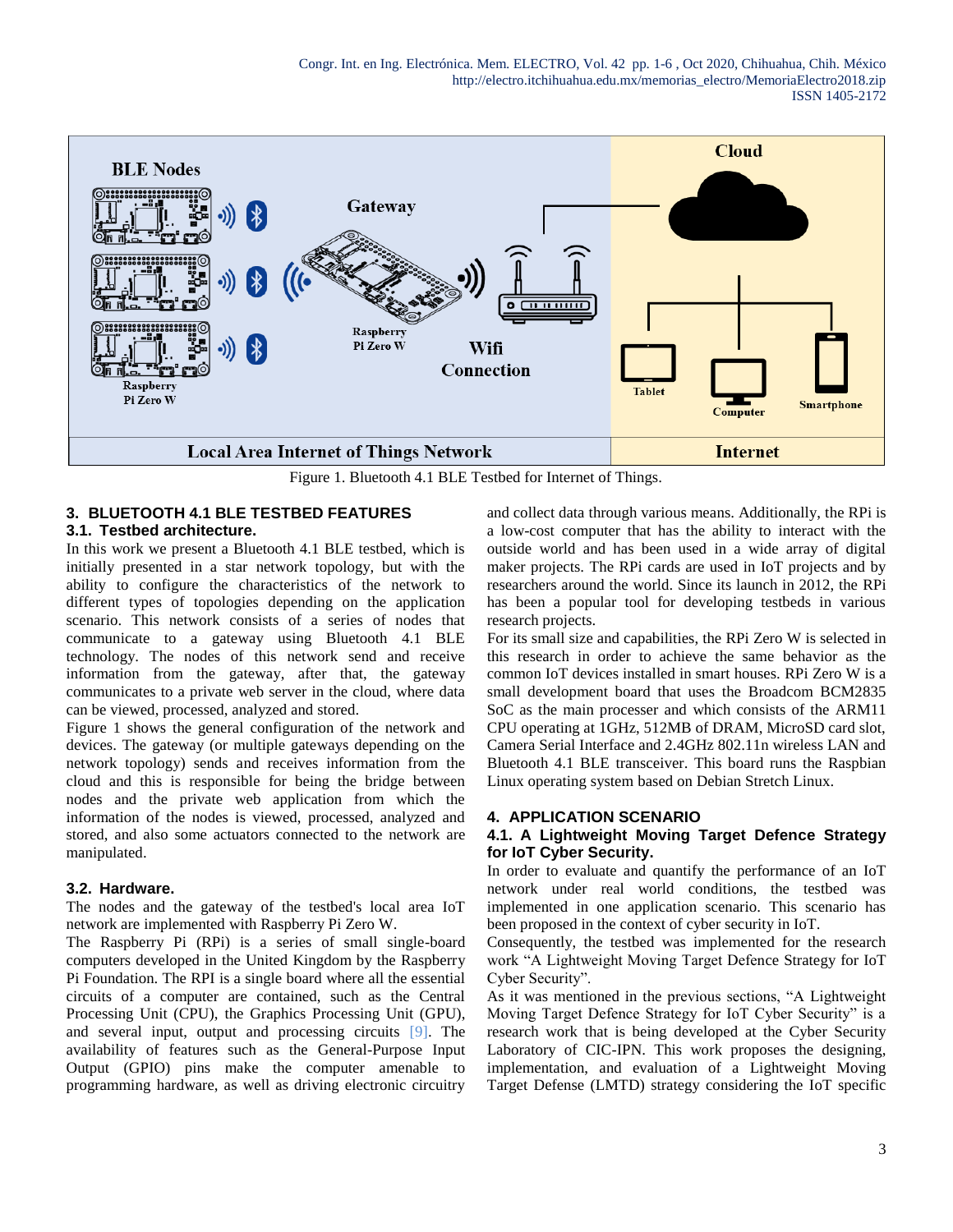characteristics, using distributed computing in order to achieve a balance between performance, cyber security and required system resources.

To evaluate the LMTD strategy, it is necessary to generate real operating conditions of an IoT system. In that sense, this testbed provides a rigorous, transparent, and repeatable verification of objectives proposed in the research work mentioned above.

The application scenario chosen in the research work "A Lightweight Moving Target Defence Strategy for IoT Cyber Security" is a smart home. In this smart home, different network nodes collect environmental information and conditions inside and outside of a home, variables such as ambient temperature, humidity and air quality are measured and sent through the IoT network layer to an Internet web application where they can be monitored remotely.

The objective of implementing this testbed in this research work is to quantify the operability of the use of the Bluetooth communication protocol in a smart home application scenario, to measure the real limitations of Bluetooth 4.1 BLE under real operating conditions.

### **5. TESTBED PERFORMANCE**

Testing performed in this work aims to measure the real behavior and capabilities of two properties of Bluetooth 4.1 BLE technology.

The first property is the maximum distance (in meters) reached from gateway to testbed's local area IoT network nodes, i.e., to analyze the network behavior when data is sent from nodes to gateway through different distances inside and outside home. Consequently, this means to obtain the maximum distance in relation to effectiveness rate of messages received between gateway and nodes in the network.

The second property analyzed is the energy efficiency of battery powered IoT nodes in the network. Once this information is obtained, it is possible to determine the average battery run-time in relation to its capacity in mAh, both in reception and data transmission conditions.

#### **5.1. Distance tests.**

In order to determine the maximum distance reached by Bluetooth communication between a gateway and network nodes, tests were carried out to send and receive data indoors and outdoors. Five-volts DC batteries were used as power source in network devices.

Data frames sent from nodes to gateway consist of a maximum of 20 bytes information per message, because a message of greater length in all tests generated a distortion in received data, i.e. more than 20 bytes messages in all cases did not match with received messages. For the above reason, in all tests presented in this work, 20 bytes information per message are taken as the base number.

Figure 2 presents the results obtained from the tests performed. In the chart we can observe that there is a direct relationship between distance and the number of bytes received with respect to the bytes sent, in other words, there is a decrease in the effectiveness rate of the messages received as the distance in meters between the sender and the receiver increases.

Let  $\rho$  be the effectiveness rate in percent, then we can have,

$$
\rho = \frac{\lambda}{\mu} \tag{1}
$$

Where  $\lambda$  is the number of bytes received and  $\mu$  is the number of bytes sent. With Eq. (1), the effectiveness rate is calculated.

Figure 2 shows that  $\rho$  suffers a decrease for messages transmitted outdoors, as well as messages sent indoors; however, if proper analysis is performed and if a tangent line is drawn on the indoors curve at any of its points, then it results that the slope in this line is greater than the slope calculated in a line drawn at the same level in the Y-axis on the outdoors curve. In other words, the instantaneous rate of change calculated at any point on the indoors curve is higher than the instantaneous rate of change calculated at the same level on the Y-axis on the outdoors curve.



Figure 2. Effectiveness rate of messages received as a function of distance.

#### **5.2. Network energy efficiency tests**

In order to obtain the energy consumption levels reached by the network nodes which communicate using the Bluetooth BLE protocol to the network gateway, electrical current measurements were made during the sending and receiving of data.

Figure 3 shows the electrical diagram used to measure the electrical current in the testbed nodes.

While there are several methods of measuring current, the most common method is to perform an indirect measurement by measuring the voltage across a precision resistor and using Ohm's law to measure the current across the resistor.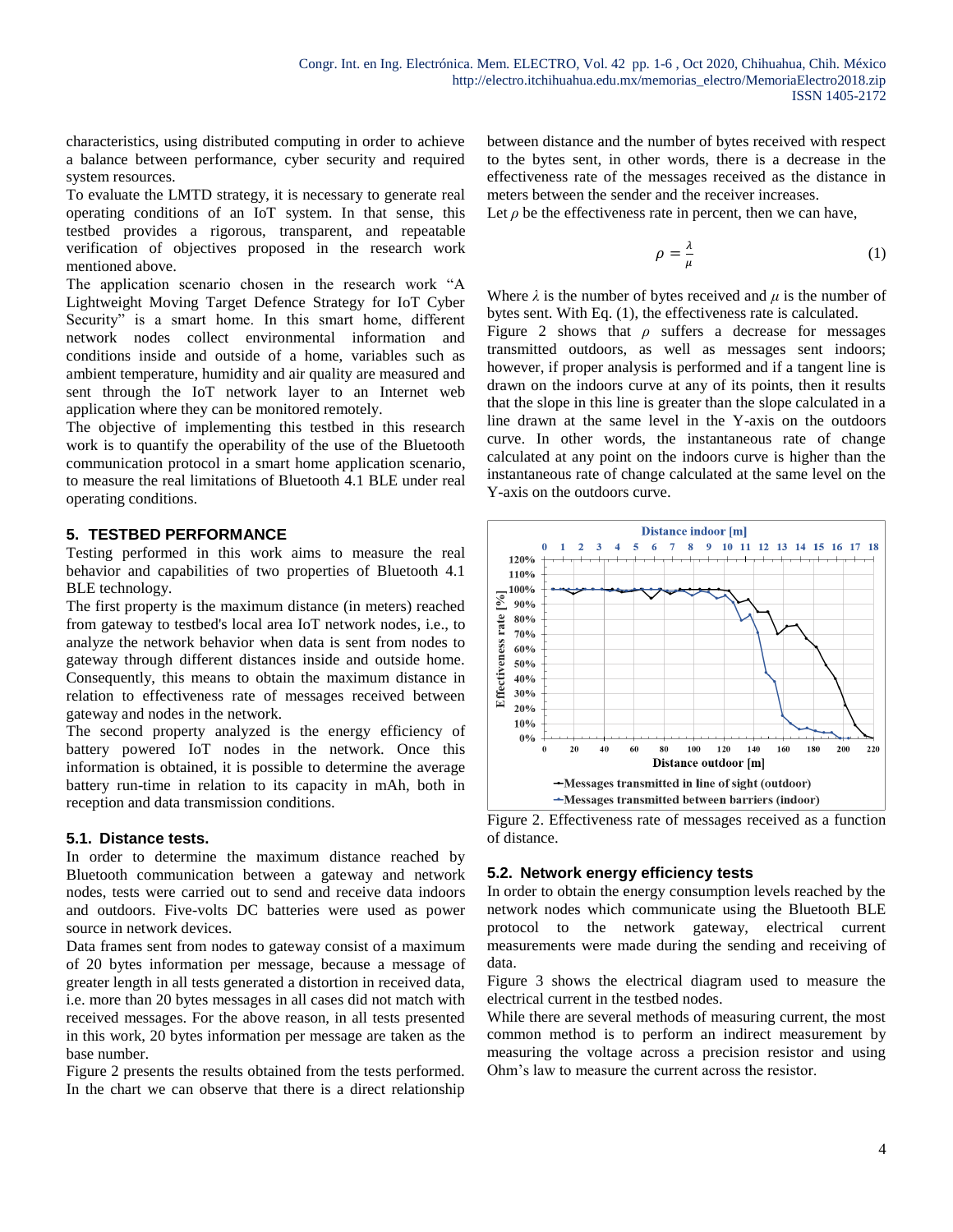

Figure 3. Electrical diagram for current measurement of testbed nodes

In order to measure the electrical current of the network nodes, direct measurements were made in this work with the help of an ammeter. This measuring device is essentially a voltmeter with a precision resistance. The ammeter uses Ohm's law to obtain the value of the current flowing through the circuit.

As shown in figure 3, the procedure consists of interrupting the flow of electrons in the circuit and connecting the ammeter as a bridge in the circuit through which the current flow passes.

Table 2 shows the data obtained from the average current consumption measurement under sending and receiving 20 bytes information messages every 5 seconds for all devices.

Table 2. Average BLE node current consumption

| <b>BLE</b> Node     |                                                                                       | Average<br>current<br>consumption<br>(mA) | <b>Battery</b><br>Life of a<br>4,000mAh<br>battery<br>(Hrs) |
|---------------------|---------------------------------------------------------------------------------------|-------------------------------------------|-------------------------------------------------------------|
|                     | Sending data every 5<br>seconds via Bluetooth<br>communication<br>protocol            | 240                                       | 16.6                                                        |
| Raspberry Pi Zero W | Receiving data every<br>5<br>seconds<br>via<br>Bluetooth<br>communication<br>protocol | 185                                       | 21                                                          |
|                     | Without sending<br><b>or</b><br>receiving data                                        | 165                                       | 24.2                                                        |

The point of estimating the 4000 mAh battery average lifetime in hours is to provide a more comprehensive overview of the RPi Zero W capabilities in real work conditions using the Bluetooth communication technology. In that sense, once these capabilities have been analyzed, the testbed can be helpful to take a more accurate decision when considering what type of wireless communication technology is most suitable for each project.

As it is shown in figure 4, the power consumption of BLE nodes in the local area IoT network increases as it uses Bluetooth technology to communicate with the gateway. If the network node is receiving information from the gateway and is in listen-only mode, the average power consumption increases by 12% compared to the average power consumption when the node was not sending or receiving data. Likewise, when the network node is sending messages to the gateway, the average power consumption increases by 45% compared to the average power consumption when it was not sending or receiving data.



Figure 4. Average BLE node current consumption

The results obtained and shown in figure 4 were predictable considering that every electrical device demands more current as it performs more tasks or makes use of other features of its own system, i.e., BLE nodes in the network consume 45% more electrical current when they are sending messages to the gateway than when they are not receiving or sending any data. It is important to note that the power consumption of the RPi Zero W needed to operate is significant. Despite its size, the RPi Zero W uses an ARM processor architecture, which runs an operating system and the functions derived from it. Also, RPi runs parallel programming which is controlled by an operating system task manager, among other features.

### **6. CONCLUSIONS**

This testbed shows the real Bluetooth 4.1 BLE technology message transmission and reception capabilities as a function of the maximum distance reached indoors and outdoors under different parameters and conditions.

In addition, the energy efficiency of the RPi Zero W nodes was measured through the testbed using the inbuilt Bluetooth